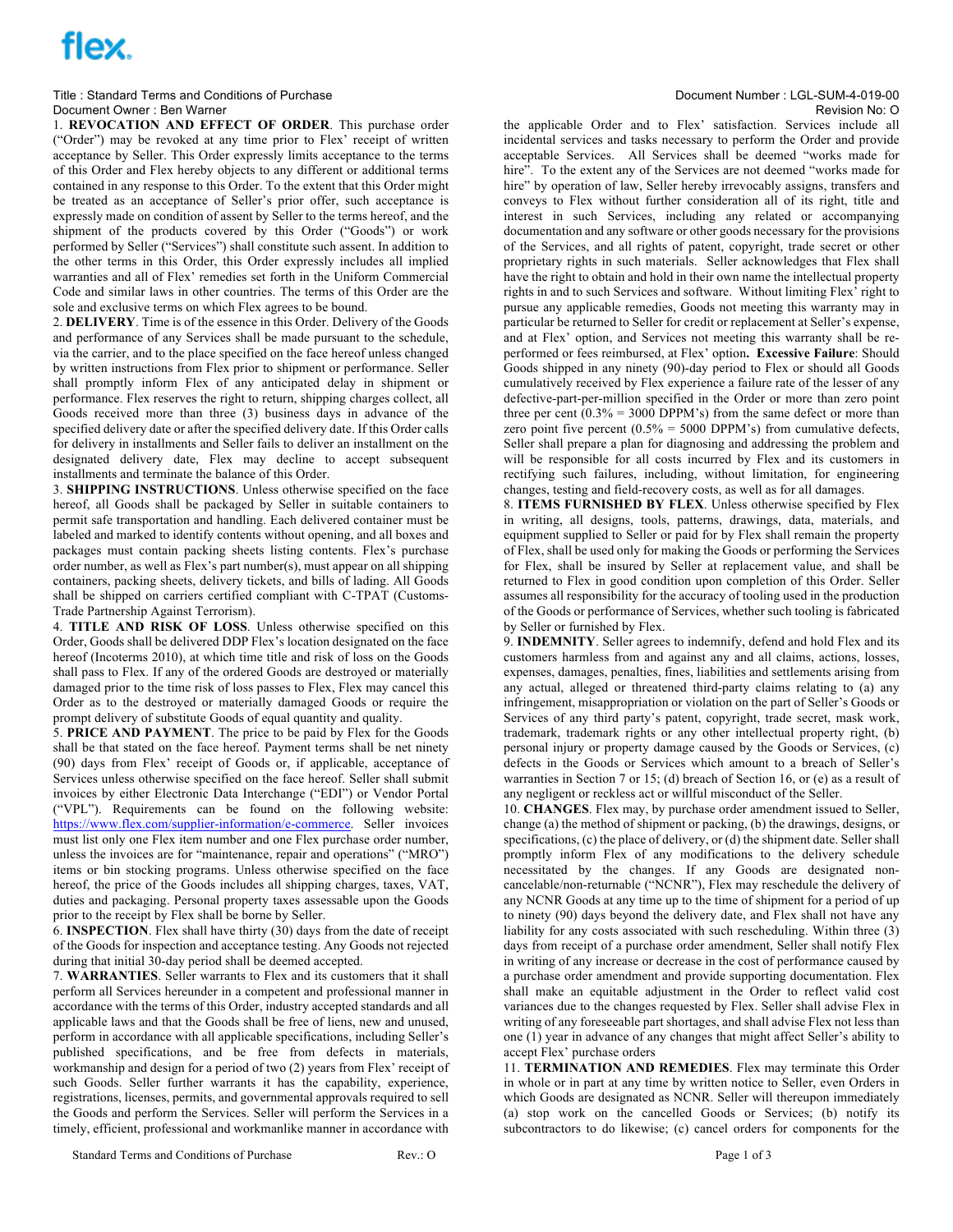# flex.

### Title : Standard Terms and Conditions of Purchase Document Number : LGL-SUM-4-019-00 Document Owner : Ben Warner Note and The Secret Assembly the Secret Assembly Document Owner : Ben Warner Revision No: O

cancelled Goods or Services; (d) return unneeded components for cancelled Goods to their suppliers or divert such components to jobs for other customers; and (e) otherwise mitigate all non-returnable, unneeded components for cancelled Goods or Services. Seller shall not be entitled to compensation for cancelled Goods. Except for termination due to default or delay of Seller, Seller shall be entitled to commercially reasonable compensation for NCNR Goods on hand at the termination date as follows: Flex will purchase (a) finished Goods at the Order price, (b) work-inprocess Goods at a reasonable pro-rata percentage of the finished Goods Order price and (c) custom components for the cancelled Goods, which Seller properly ordered and was not able to cancel, return, or otherwise mitigate using diligent efforts within ninety (90) days after cancellation, at Seller's cost for such custom components. The total compensation paid by Flex for such cancellation shall not exceed the price on the Order for the cancelled Goods. In the event that Flex breaches its obligations under this Order, and fails to cure within a commercially reasonable time after receiving written notice of such default, Seller's sole and exclusive remedy shall be to receive direct damages for the Goods in question as if such Goods were cancelled, computed in the manner set forth in the fourth sentence of this section. In no event shall Seller be entitled to indirect, incidental, consequential, special, or punitive damages or loss of profit, for Flex's breach of the terms and conditions of this Order, or for any other act or omission occurring as a result of Flex' breach of its performance obligations under this Order.

12. **WAIVER**. No claim or right arising out of the breach of this Order by Seller can be discharged by a waiver of the claim or right by Flex unless the waiver is supported by consideration and is in writing signed by Flex.

13. **ASSIGNMENT**. Seller shall not assign its rights or obligations under this Order without the advance written consent of Flex. Flex may assign its rights under this Order to a subsidiary or affiliate upon written notice to Seller.

14. **CONFIDENTIALITY**. Neither party shall, without first obtaining the other's written permission, advertise, publish, or disclose the terms, details, pricing or specifications of this Order, the amount of revenue generated or to be generated from this Order, nor will either party communicate the fact that Seller has furnished or has contracted to furnish Flex with the Goods or Services. Both parties agree to maintain in confidence those materials and information either has designated as being confidential or proprietary information.

15. **QUALITY REQUIREMENTS**. Seller shall comply, and shall cause all Goods and Services to comply, with all applicable quality requirements set forth at http://www.Flex.com/supplier-information/supplier-quality, which are incorporated into this Order.

16. **COMPLIANCE WITH LAWS**. Seller shall comply with all applicable laws concerning the materials content and the manufacture and distribution of Goods and performance of Services, and shall ensure that its activities in performance of this Order in connection with this Order shall not cause Flex to be in violation of any laws, including without limitation applicable import or export laws, packaging regulations including the ISPM 15 "Requirements of Wood Packaging Materials", social responsibility code of conduct requirements (including, upon request, submission of compliance proof to the EICC requirement through either submission of a self-assessment questionnaire administered by either a 3rd party affiliated with the EICC organization or Flex), and any applicable supply chain security guidelines of the countries in which Flex conducts business.

**U.S. Government Contracting**: Where the Goods or Services being procured from Seller are in support of a U.S. government contract or end-<br>customer. the supplemental terms and condition at customer, the supplemental terms and condition at https://www.Flex.com/supplier-information shall apply to this Order.

**Social Responsibility**: Seller agrees to comply with the Electronic Industry Code of Conduct ("EICC") found at:

## http://www.eiccoalition.org/

**Anti-Terrorism Security Measures**: Seller warrants it is in compliance with and will cause each of its subcontractors and suppliers to comply with (1) all applicable laws relating to anti-terrorism security measures and (2) all Supply Chain Security guidelines as defined by the importing country, including but not limited to: C-TPAT (Customs-Trade Partnership Against

Standard Terms and Conditions of Purchase Rev.: O Page 2 of 3

Terrorism) as published by the United States, the STP (Secure Trade Program) as published by Singapore, and the AEO (Authorized Economic Operator) as published by the European Union. Supplier warrants that all eligible locations shipping to Flex are registered to all applicable Known Shipper programs.

**Anti-Corruption Measures**: Seller warrants that in supplying any Goods and performing any work under this Order, Seller, its affiliates and agents have not and will not pay, offer or promise to pay, or authorize the payment, directly or indirectly, of any money or anything of value to any government official, government employee, political party or candidate for political office for the purpose of influencing any act or decision of such person or of the government to obtain or retain business, or direct business to any person or business. Seller further warrants it, its affiliates and its agents have not and will not pay, offer or promise to pay, or authorize the payment directly or indirectly, of any money or anything of value to any employee of Flex to obtain or retain business.

Seller agrees to report any suspected violation of the EICC Code of Conduct to Flex at: http://www.ethicspoint.com.

17. **DISPUTE RESOLUTION**. Any dispute arising out of or relating to this Order shall be settled by binding arbitration under the applicable rules and procedures of the arbitration bodies listed as follows. This clause shall not preclude parties from seeking provisional remedies from a court of appropriate jurisdiction. For any Flex buying entity incorporated in the **Americas**, California laws apply, excluding those portions relating to conflicts of laws. Disputes will be settled before JAMS ("JAMS"), with the mandatory site for arbitration in San Jose, California. For any Flex buying entity incorporated in **China,** the laws of the People's Republic of China apply and disputes will be settled before the China International Economic and Trade Arbitration Commission ("CIETAC"), with the mandatory site for arbitration in Beijing. For any Flex buying entity incorporated in **North Asia** (excluding China), the laws of the Special Administrative Region of Hong Kong apply and disputes will be settled before the Hong Kong International Arbitration Centre ("HKIAC"), with the mandatory site for arbitration in Hong Kong. For any Flex buying entity incorporated in **South Asia or South East Asia**, Singapore laws apply and disputes will be settled before the Singapore International Arbitration Centre ("SIAC"), with the mandatory site for arbitration in Singapore. For any Flex buying entity incorporated in the **Europe, Middle East, and Africa (EMEA) regions**, the laws of Austria apply, excluding those portions relating to conflicts of laws, and all disputes arising out of or in connection with the Order shall be finally settled under the Rules of Arbitration of the International Chamber of Commerce by three arbitrators appointed in accordance with the said Rules, with the mandatory site for arbitration in Vienna, Austria. The United National Convention on Contracts for the International Sale of Goods shall not apply. To the extent that a court of competent jurisdiction or arbitral panel reasonably determines that a local law must apply (notwithstanding the express choices of law described in this Section 17), the parties agree and acknowledge that the application of such local law shall be limited in scope and narrowly tailored to apply in a limited context, and that thereafter all disputes shall be otherwise governed by this Section 17 as well as by the express arbitration provisions set forth herein. The language of arbitration shall in all cases be English. The parties hereby knowingly and voluntarily, and having had an opportunity to consult with counsel, waive all rights to trial by jury.

18. **INTENDED BENEFICIARIES**. Seller agrees that Flex customers are intended "creditor" beneficiaries of Sections 7 9, 15, and 16.

19. **INTERPRETATION**. As a result of accepting Flex' Order, Seller acknowledges that this Order, including the provisions on its face, contains the entire agreement between the parties concerning the purchase and sale of the Goods or provision of Services, or both, as applicable, unless the parties have otherwise negotiated and executed an overriding agreement, in which case the terms in such agreement shall take precedence. Except to the extent Flex has relied upon statements and writings of Seller and Seller's agents in connection with this Order, there are no oral understandings, representations, or agreements relative to this Order which are not fully expressed herein. Seller warrants that Seller is familiar with and agrees to